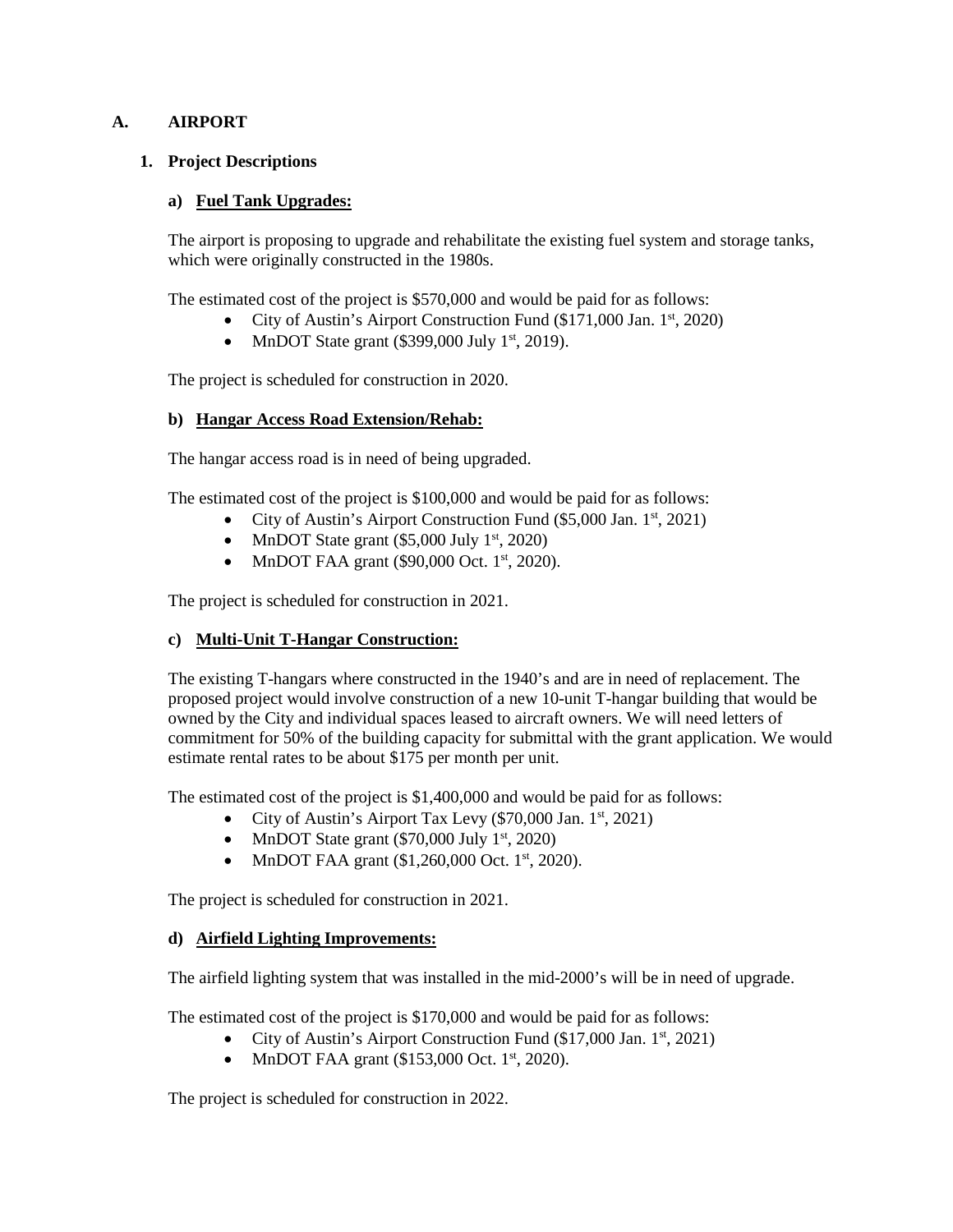# **e) Hangar Lighting Upgrades (LED):**

We would like to upgrade the lighting to a more efficient LED style lighting.

The estimated cost of the project is \$10,000 and would be paid for as follows:

- City of Austin's Airport Construction Fund  $(\$3,000$  Jan.  $1<sup>st</sup>$ , 2022)
- MnDOT State grant  $(\$7,000$  July  $1<sup>st</sup>$ , 2021).

The project is scheduled for construction in 2022.

# **f) T-Hangar Removal and Site Grading:**

The existing T-hangars where constructed in the 1940's and are in need of replacement. The proposed project would involve construction of a new T-hangar building that would be owned by the City and individual spaces leased to aircraft owners.

The estimated cost of the project is \$100,000 and would be paid for as follows:

- City of Austin's Tax levy  $(\$50,000$  Jan.  $1<sup>st</sup>$ , 2022)
- MnDOT State grant  $(\$50,000$  July  $1<sup>st</sup>$ , 2021).

The project is scheduled for construction in 2022.

## **g) Runway Rehabilitation, Joint Repair**

At this time we anticipate the runway will be in need of a joint repair project. Existing concrete pavement will be nearly 20 years old and the project will involve concrete joint repairs and joint sealing.

The estimated cost of the project is \$75,000 and would be paid for as follows:

- City of Austin's Airport Construction Fund  $(\$7,500$  Jan.  $1<sup>st</sup>, 2024)$
- MnDOT FAA grant  $(\$67,500$  July  $1<sup>st</sup>$ , 2023).

The project is scheduled for construction in 2024.

# **h) Taxiway Rehabilitation, Crack Seal**

At this time we anticipate the taxiway will be in need of a joint repair project. Existing asphalt pavement will be nearly 20 years old and the project will involve asphalt joint repairs and joint sealing.

The estimated cost of the project is \$75,000 and would be paid for as follows:

- City of Austin's Airport Construction Fund  $(\$7,500$  Jan.  $1<sup>st</sup>$ , 2024)
- MnDOT FAA grant  $(\$67,500$  July  $1<sup>st</sup>$ , 2023).

The project is scheduled for construction in 2024.

# **i) Hangar Site Improvements:**